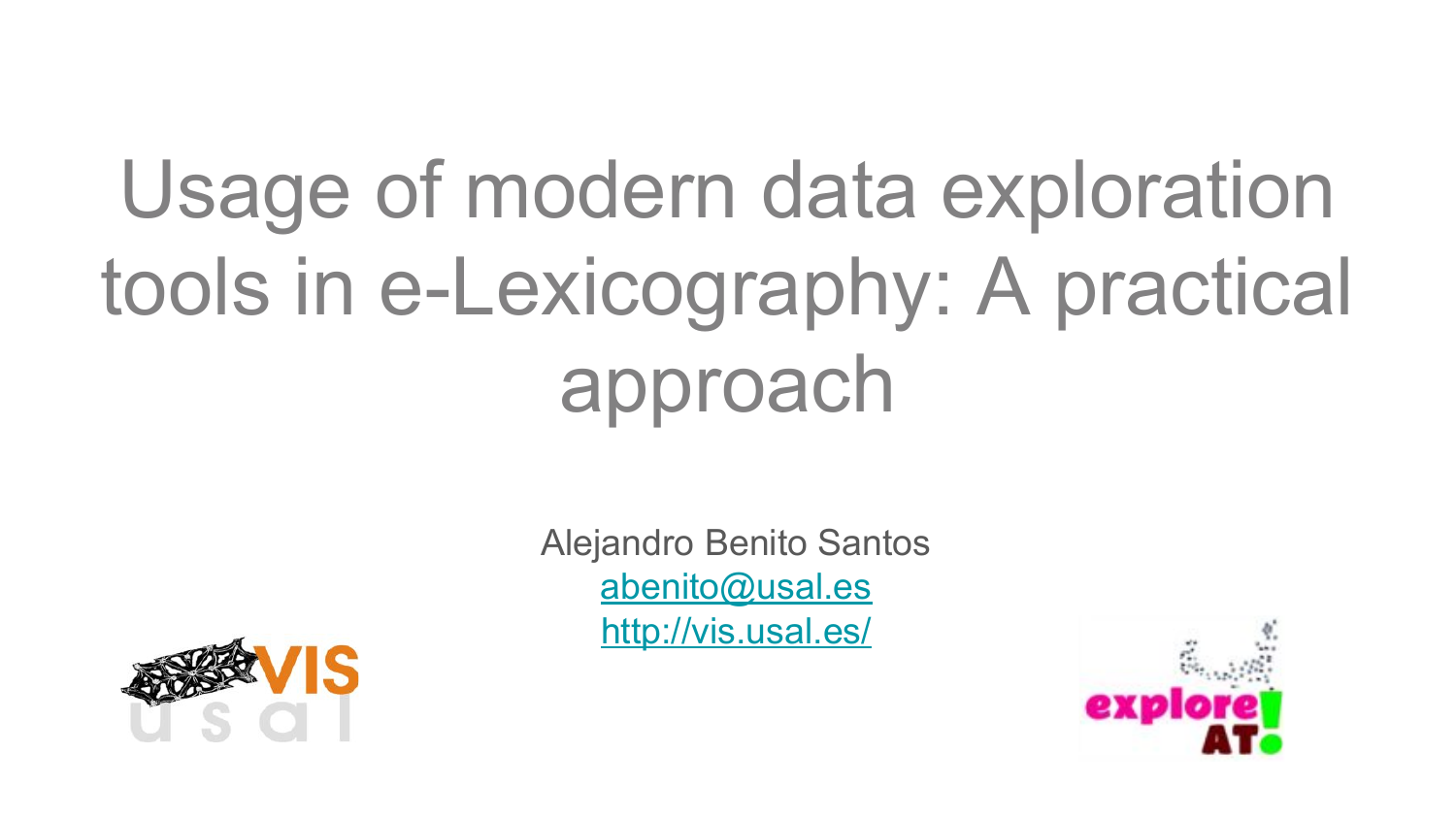#### Towards the XXI century dictionary

- 1. In what ways is it different from an old dictionary?
	- a. Physical support is paper?
	- b. Is it a list of alphabetically sorted words + definitions?
- 2. How does it expose the information?
	- a. The represented information is static or dynamic?
	- b. Does it employ appropriate technologies?
- 3. How does it interact with the end user?
	- a. Promotes user engagement, adapts to user's level of expertise?
	- b. Allows users to build their own concept dictionary?
	- c. Connects people to concepts that are meaningful to them?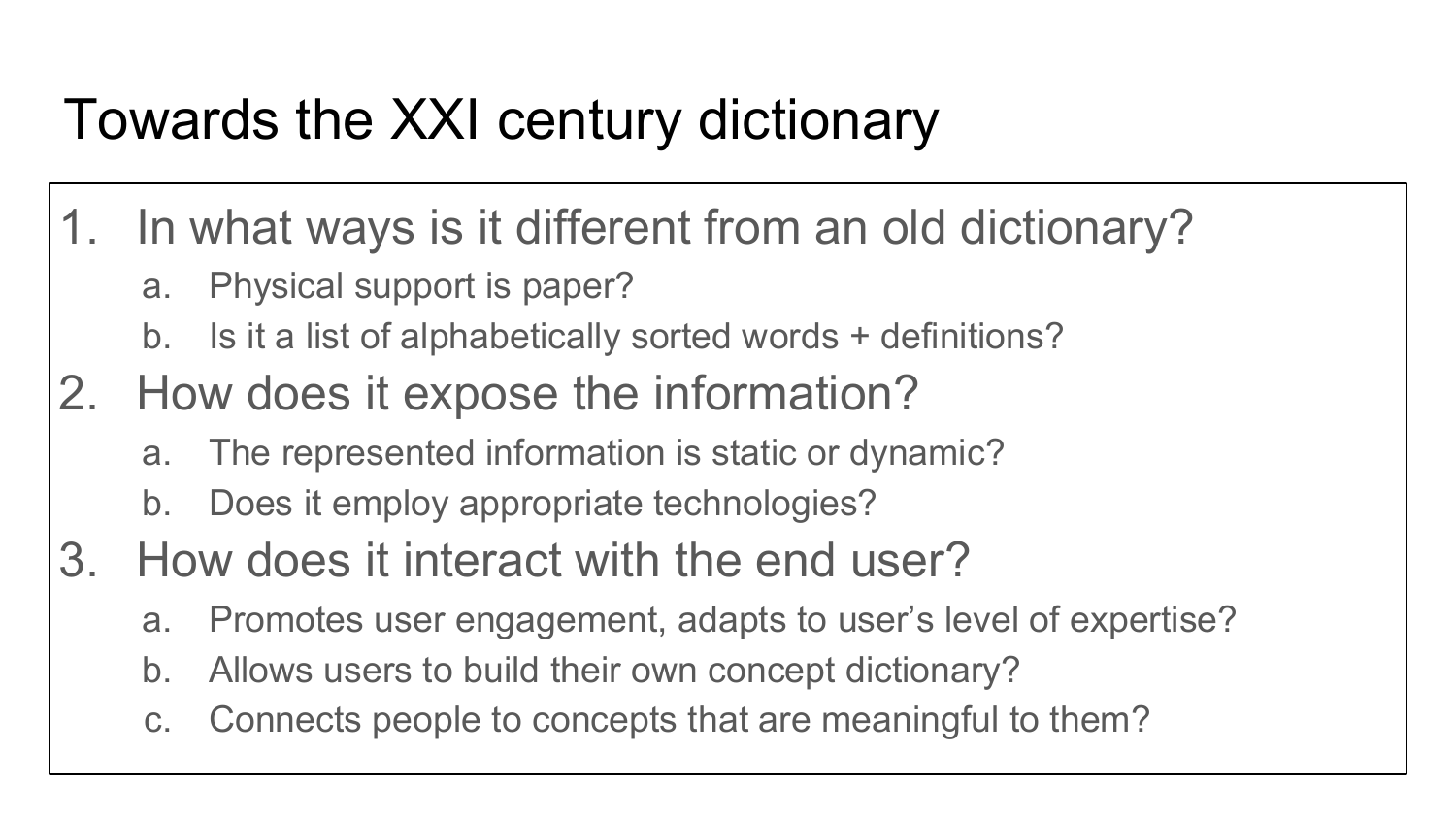# If you want to build a modern dictionary, don't use old-fashioned methods.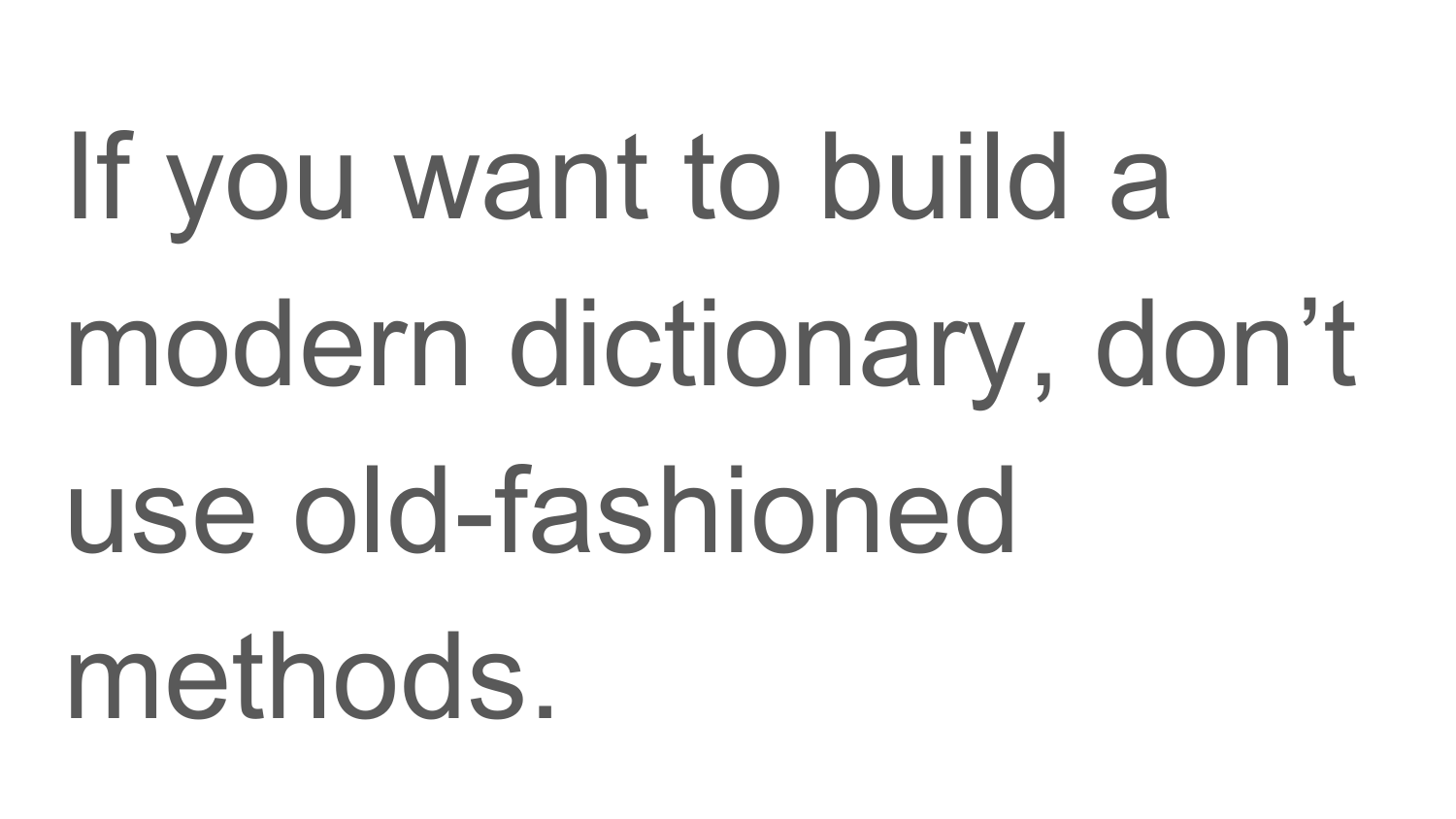#### How?

- 1. Evaluate current processes
	- a. Identify highly time-consuming tasks
- 2. Analyze your artifacts
	- a. Excel tables
	- b. Lists of words
	- c. Manual annotations
	- d. Anything that is produced in the process of compiling a dictionary
- 3. Keep in mind all these sub-processes are susceptible of being automated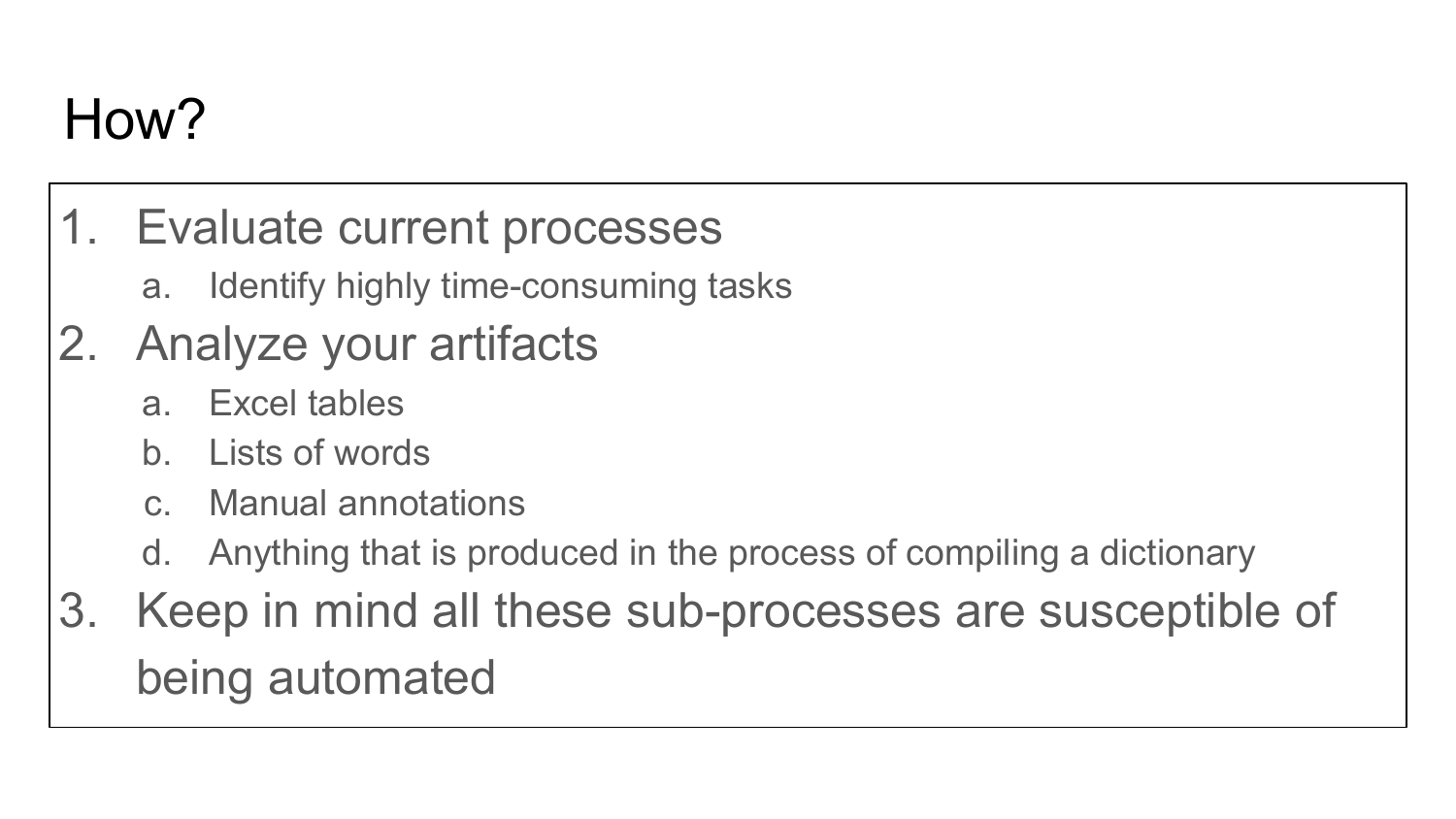Algorithms, NLP, Graph Theory, SNA, Data Mining, Semantic Web, GIS, DataVis, Machine Learning...

Dialectology, Cultural Studies, Lexicography, Ethnology, Etymology, History, Disambiguation...

time

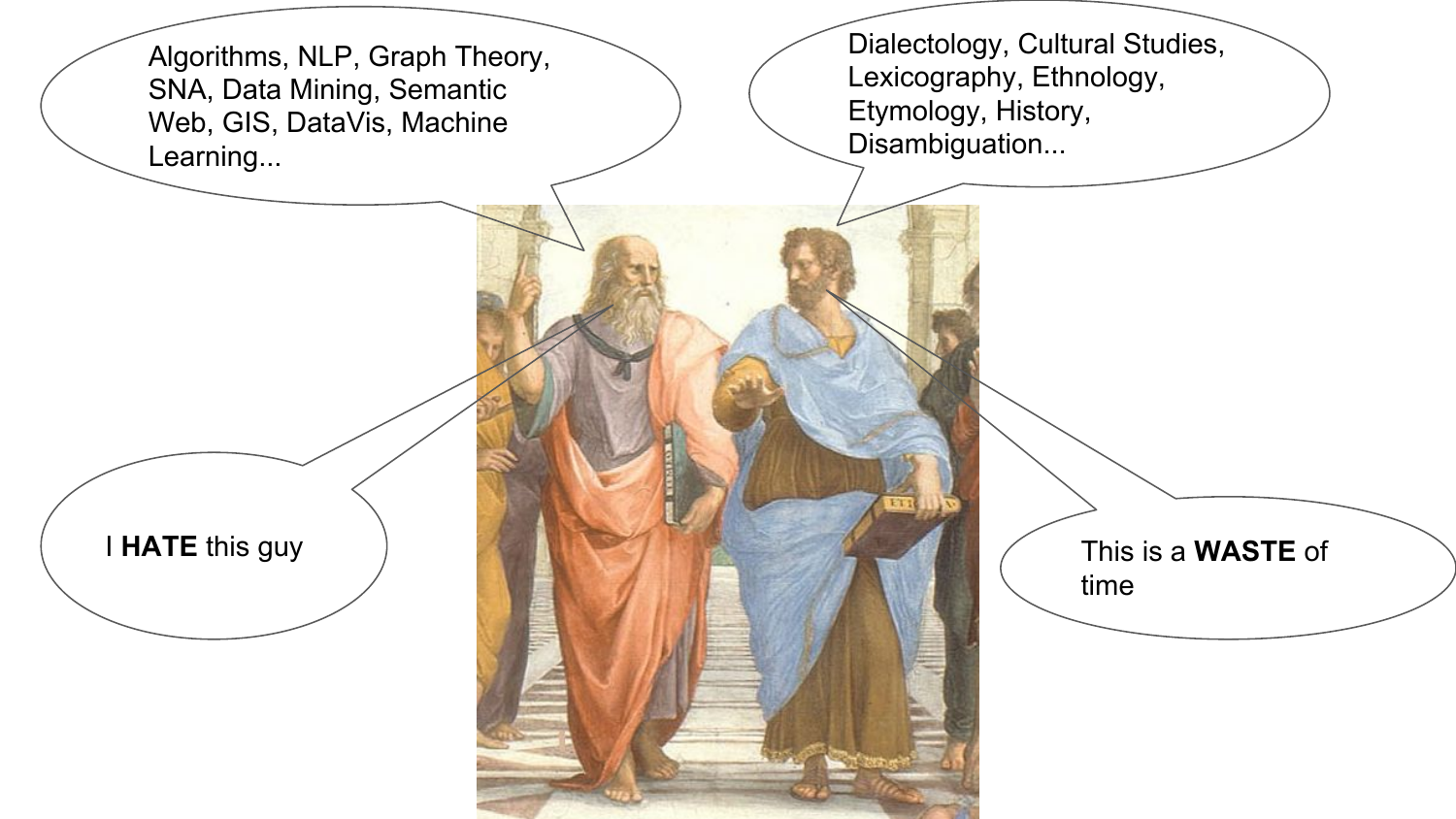### 3 (+1) computational pillars of DH

- NLP
- SNA
- **GIS**
- DataVis

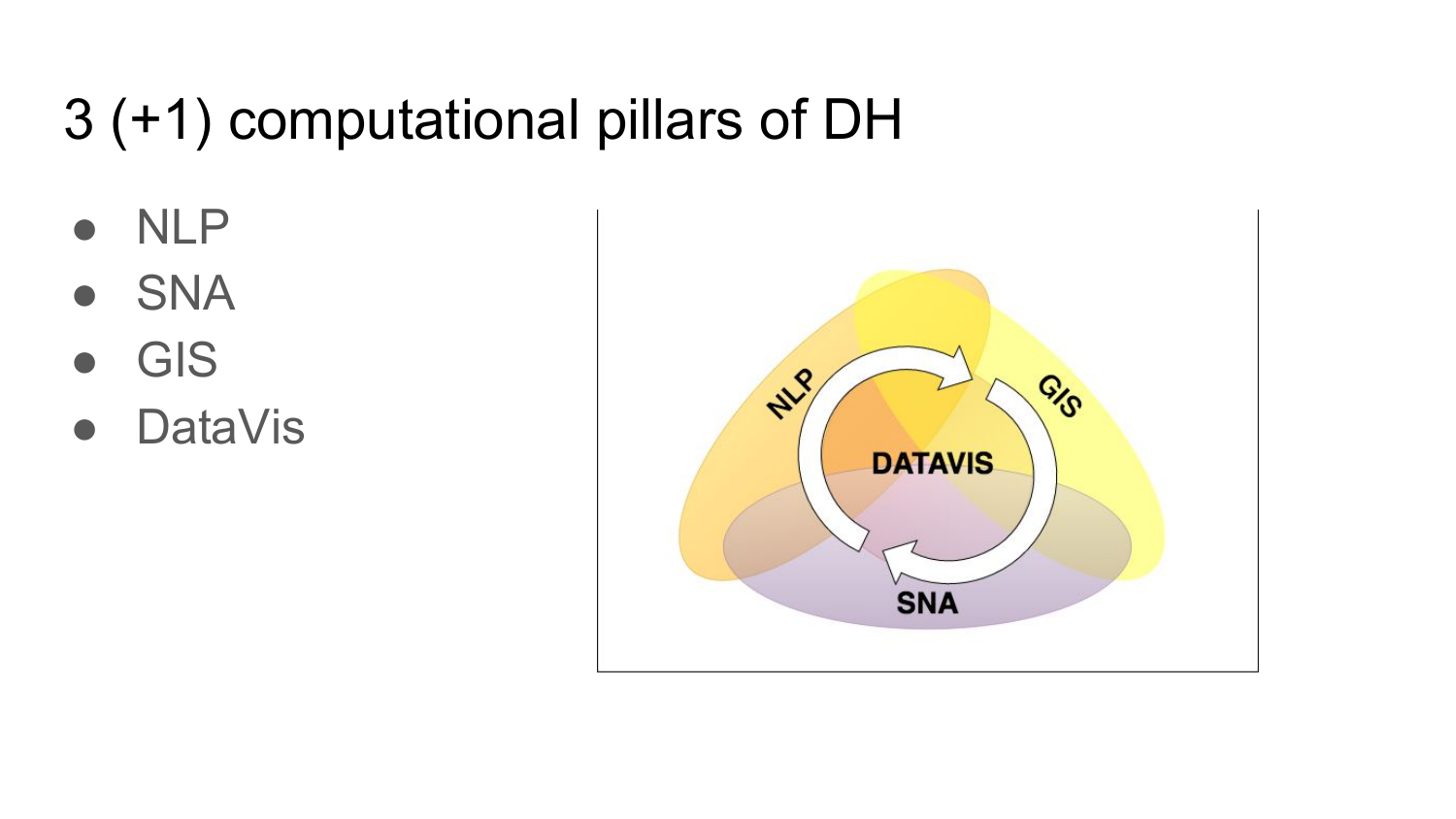#### Introducing ElasticSearch

- Has its origins in the information retrieval computational discipline: Apache Lucene library.
- Open source and Free (Apache License)
- Compliant with internet standards.
- Firstly employed to analyze real time machine-generated, human-readable network traffic.
	- $\circ$  If we look at the format these are similar to the formats typically employed to hold dictionary data and other corpora (XML: TEI, TUSTEP)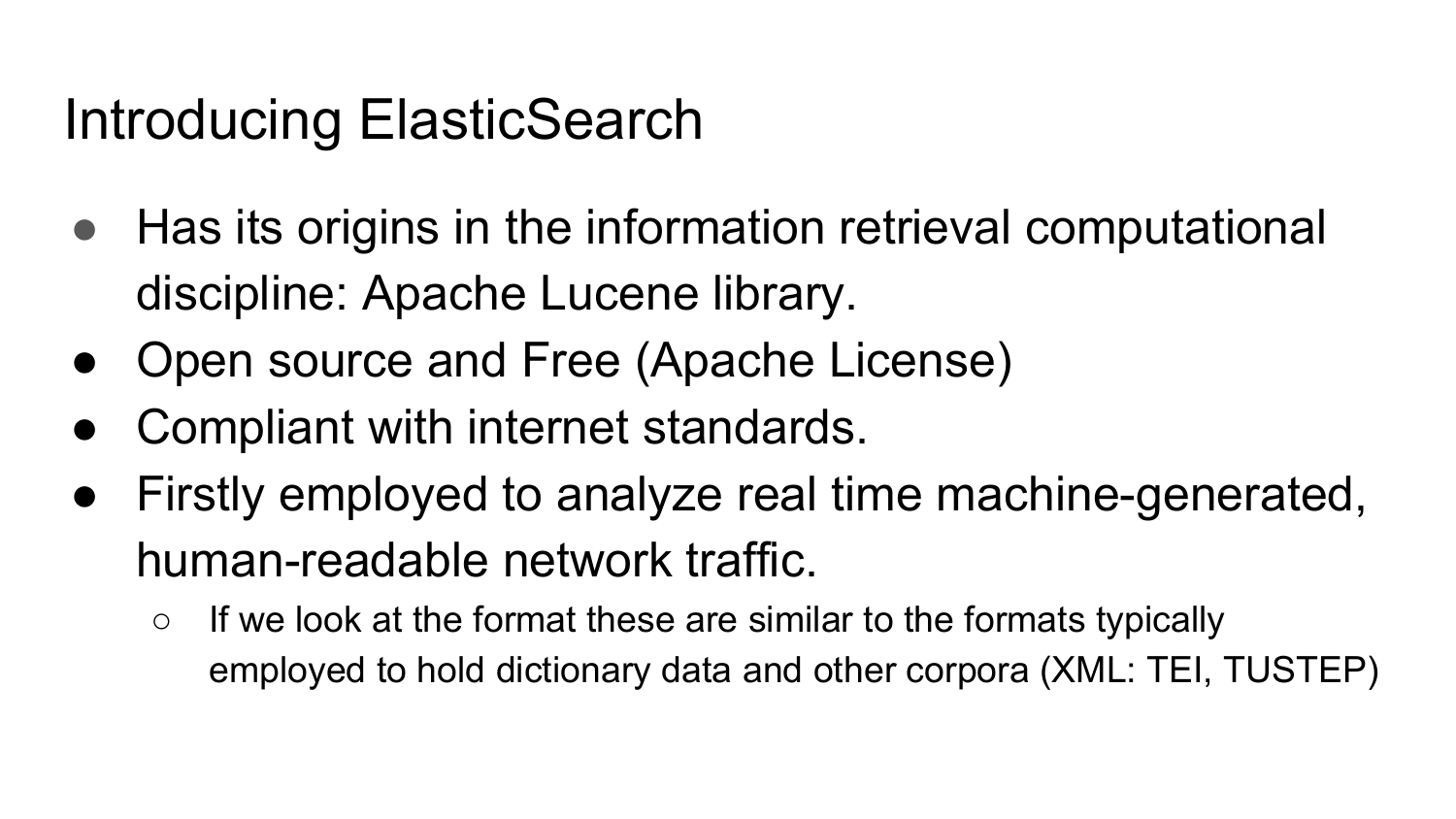#### Are they really so different?

| <form type="hauptlemma"></form>                          |
|----------------------------------------------------------|
|                                                          |
| <orth>li-li</orth>                                       |
| $<$ /form>                                               |
| $<$ gram $G$ rp $>$                                      |
| <pos>Interj</pos>                                        |
| $<$ /gramGrp>                                            |
| <form n="1" type="lautung"></form>                       |
| <pron notation="tustep">li li li li</pron>               |
| <pron change="01" notation="ipa" resp="#JB">li</pron>    |
| $<$ /form $>$                                            |
| <ref type="archiv">HK 564, l5640509.lei^#42</ref>        |
| <ref type="quelle">Stannern Polack</ref>                 |
| <ref type="quelleBearbeitet">{wb0:CZ-Ig} sIgl.:nba</ref> |
| <ref type="bibl"></ref>                                  |
| <bibl>Polack [FB]</bibl>                                 |
| $\langle$ /ref>                                          |
| <ref type="fragebogenNummer">EFb.9/68: Lockruf f.</ref>  |
| $<$ /entry>                                              |
| <entry xml:id="l564_qdb-d1e970" xml:lang="bar"></entry>  |
| <form type="hauptlemma"></form>                          |
| <orth>li-li</orth>                                       |
| $<$ /form $>$                                            |
| $<$ gram $G$ rp $>$                                      |
| <pos>Interj</pos>                                        |
| $<$ /gramGrp>                                            |
| <form n="1" type="lautung"></form>                       |
| <pron notation="tustep">lilili</pron>                    |
| <pron change="01" notation="ipa" resp="#JB">lil</pron>   |
| $<$ /form $>$                                            |
| <ref type="archiv">HK 564, l5640509.lei^#43</ref>        |
| <ref type="quelle">Ilz Hofer</ref>                       |
| <ref type="quelleBearbeitet">{3.5g11} uFeistritzt.</ref> |

|        | /11/11 00:51:23 | --> Monitor Started as Daemon                                            |
|--------|-----------------|--------------------------------------------------------------------------|
| /11/11 | 00:51:23        | Launching a Service                                                      |
|        | /11/11 00:51:24 |                                                                          |
|        | /11/11 00:52:09 | Nov 11, 2012 12:52:09 AM org.apache.catalina.startup.E                   |
|        | /11/11 00:52:09 | <b>INFO: Starting tomcat server</b>                                      |
|        | /11/11 00:52:09 | Nov 11, 2012 12:52:09 AM org.apache.catalina.core.Stan                   |
|        | /11/11 00:52:09 | INFO: Starting Servlet Engine: Apache Tomcat/6.0.35                      |
|        | /11/11 00:52:09 | Nov 11, 2012 12:52:09 AM org.apache.catalina.startup.D                   |
|        | /11/11 88:52:89 | WARNING: Could not get url for /javax/servlet/jsp/reso                   |
|        | /11/11 00:52:10 | Nov 11, 2012 12:52:10 AM org.apache.catalina.startup.D                   |
|        | /11/11 00:52:10 | WARNING: Could not get url for /javax/servlet/jsp/reso                   |
|        |                 | /11/11 00:52:12   Nov 11, 2012 12:52:12 AM orq.apache.catalina.startup.C |
|        | /11/11 00:52:12 | INFO: No default web.xml                                                 |
| /11/11 | 00:52:13        | Nov 11, 2012 12:52:13 AM org.apache.catalina.core.Appl                   |
|        | /11/11 88:52:13 | INFO: Initializing Spring root WebApplicationContext                     |
|        | /11/11 00:52:14 | Nov 11, 2012 12:52:14 AM org.zkoss.zk.ui.http.WebManaq                   |
|        | /11/11 00:52:14 | INFO: Starting ZK 5.0.10 EE (build: 2012010610)                          |
|        | /11/11 00:52:14 | Nov 11, 2012 12:52:14 AM org.zkoss.zk.ui.sys.ConfigPar                   |
| /11/11 | 88:52:14        | <b>INFO: Loading system default</b>                                      |
| /11/11 | 00:52:15        | Nov 11, 2012 12:52:15 AM org.zkoss.zk.ui.sys.ConfigPar                   |
| /11/11 | 88:52:15        | INFO: Parsing jndi:/localhost/WEB-INF/zk.xml                             |
|        | /11/11 00:52:18 | Nov 11, 2012 12:52:18 AM java.util.prefs.FileSystemPre                   |
|        | /11/11 00:52:18 | INFO: Created system preferences directory in java.hom                   |
|        | /11/11 00:52:21 | Nov 11, 2012 12:52:21 AM org.apache.catalina.core.Stan                   |
|        | /11/11 00:52:21 | INFO: Starting Servlet Engine: Apache Tomcat/6.0.35                      |
|        | /11/11 88:52:22 | Nov 11, 2012 12:52:22 AM org.apache.catalina.startup.C                   |
|        | /11/11 88:52:22 | INFO: No default web.xml                                                 |
| /11/11 | 00:52:22        | Nov 11, 2012 12:52:22 AM org.apache.catalina.core.Appl                   |
| /11/11 | 88:52:22        | INFO: Initializing Spring root WebApplicationContext                     |
|        | /11/11 00:52:32 | Nov 11, 2012 12:52:32 AM org.apache.coyote.http11.Http                   |
|        | /11/11 00:52:32 | INFO: Initializing Coyote HTTP/1.1 on http-80                            |
|        | /11/11 00:52:32 | Nov 11, 2012 12:52:32 AM org.apache.coyote.http11.Http                   |
|        | /11/11 88:52:32 | INFO: Starting Coyote HTTP/1.1 on http-80                                |
|        | /11/11 00:52:32 | Nov 11, 2012 12:52:32 AM org.apache.coyote.http11.Http                   |
|        | /11/11 00:52:32 | INFO: Initializing Coyote HTTP/1.1 on http-443                           |
|        |                 |                                                                          |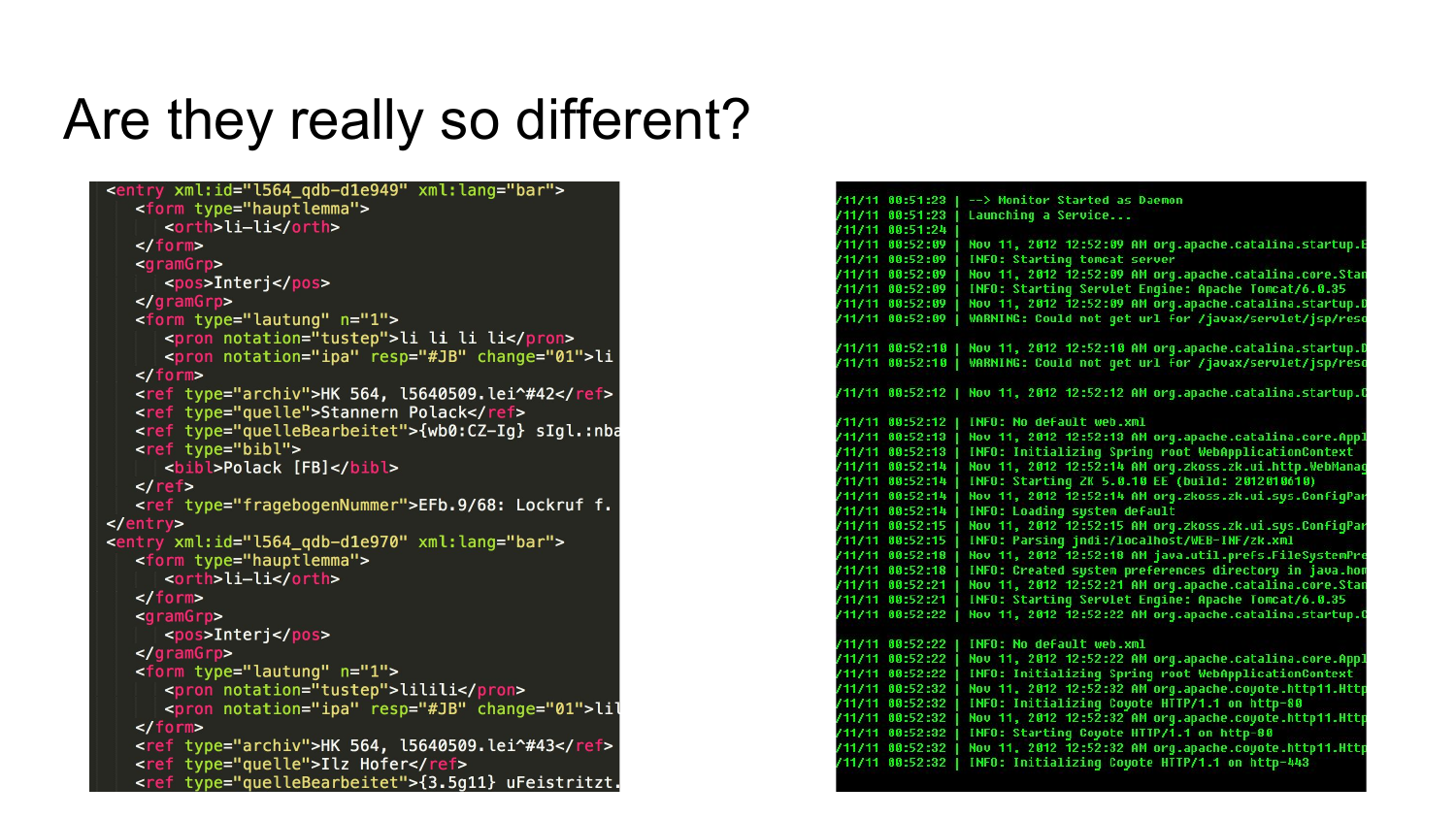#### The answer is no

- They both contain textual information structured in domain-specific standards.
- Feature extraction process.
	- Very similar techniques are applied in both cases
- Size of data is also similar (Text-only documents).
- Data is related to a certain time and space:
	- Geolocation of IP addresses / Localization of texts
	- Network time analysis / Source datation
		- Scales are different (ms vs years)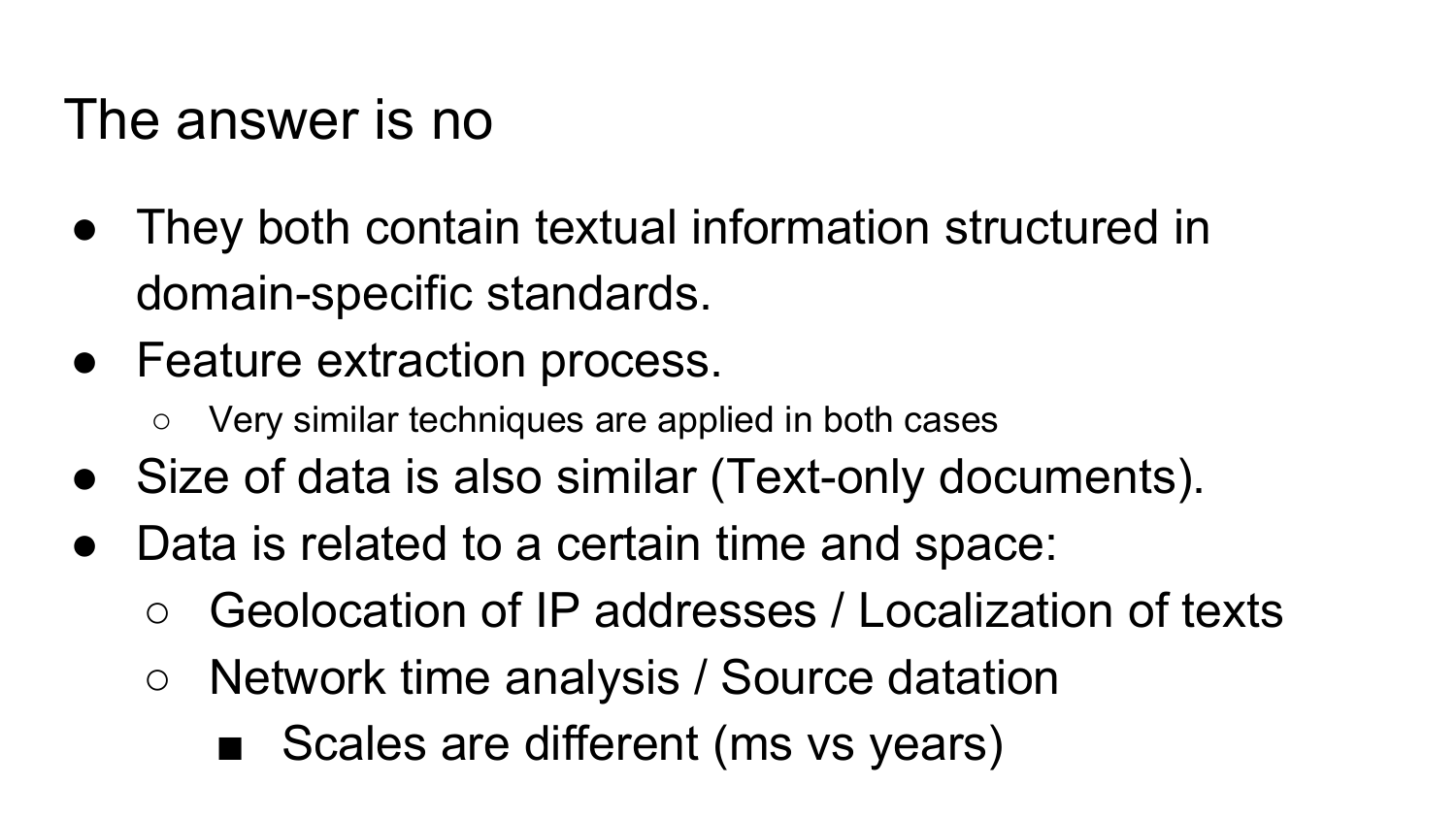#### Introducing ElasticSearch (I)

- Google-like search engine on top of our corpus.
- Incorporates many useful NLP features:
	- Stemmers
	- Language Analyzers
	- N-Gram generation
	- Removal of stop words
	- Misspelling detection
- Performs in real time
- Allows for statistical analysis of textual and numerical features.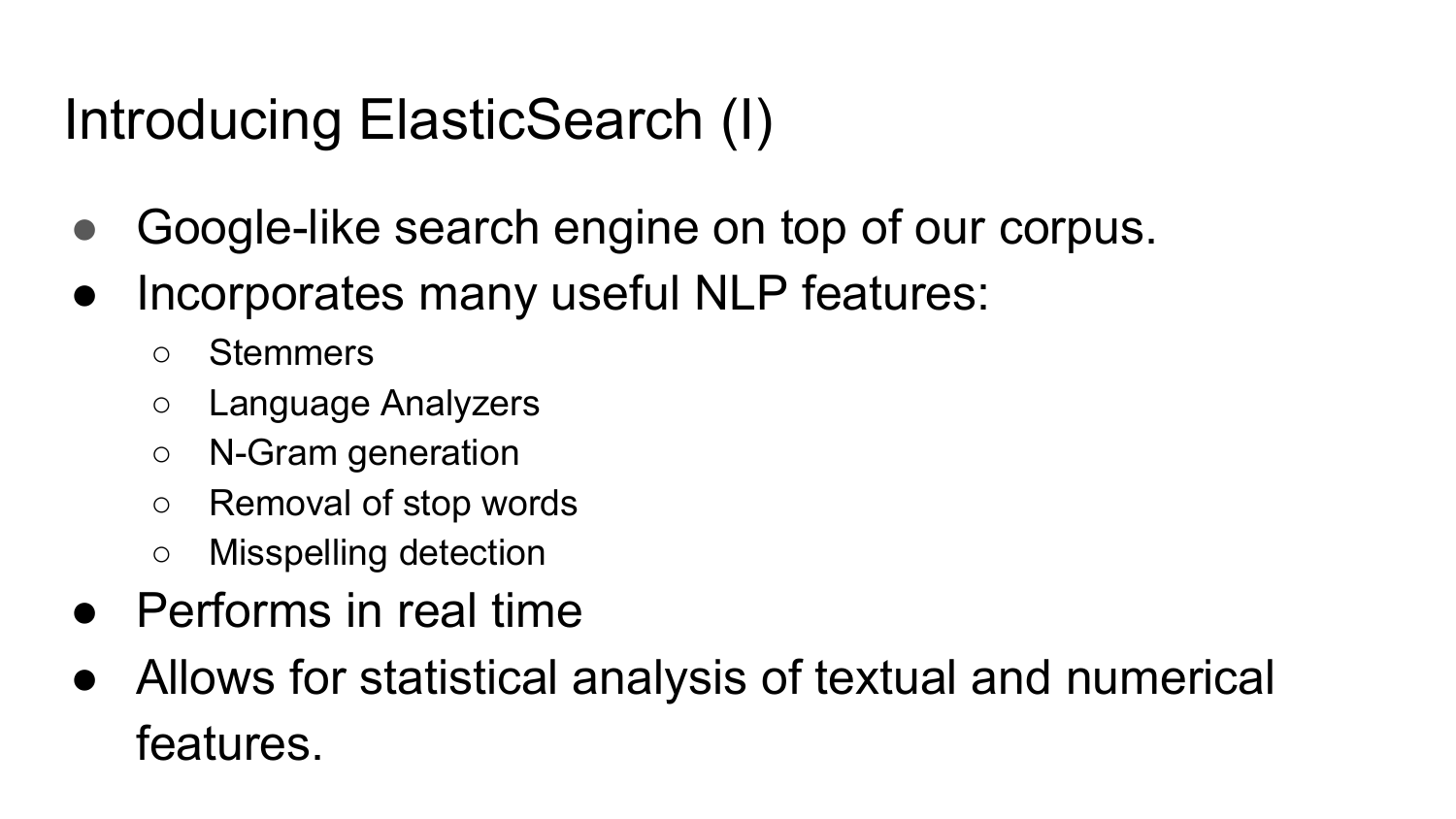#### Introducing ElasticSearch (II)

- Works great when dealing with space & time analysis and the exploration of massive data sets (>1M)
- Full-text & faceted search
- But…
	- This powers come at a price.
	- $\circ$  It has a steep learning curve.
	- Requires expert-level computer science skills.
	- Under heavy development. Difficult to maintain.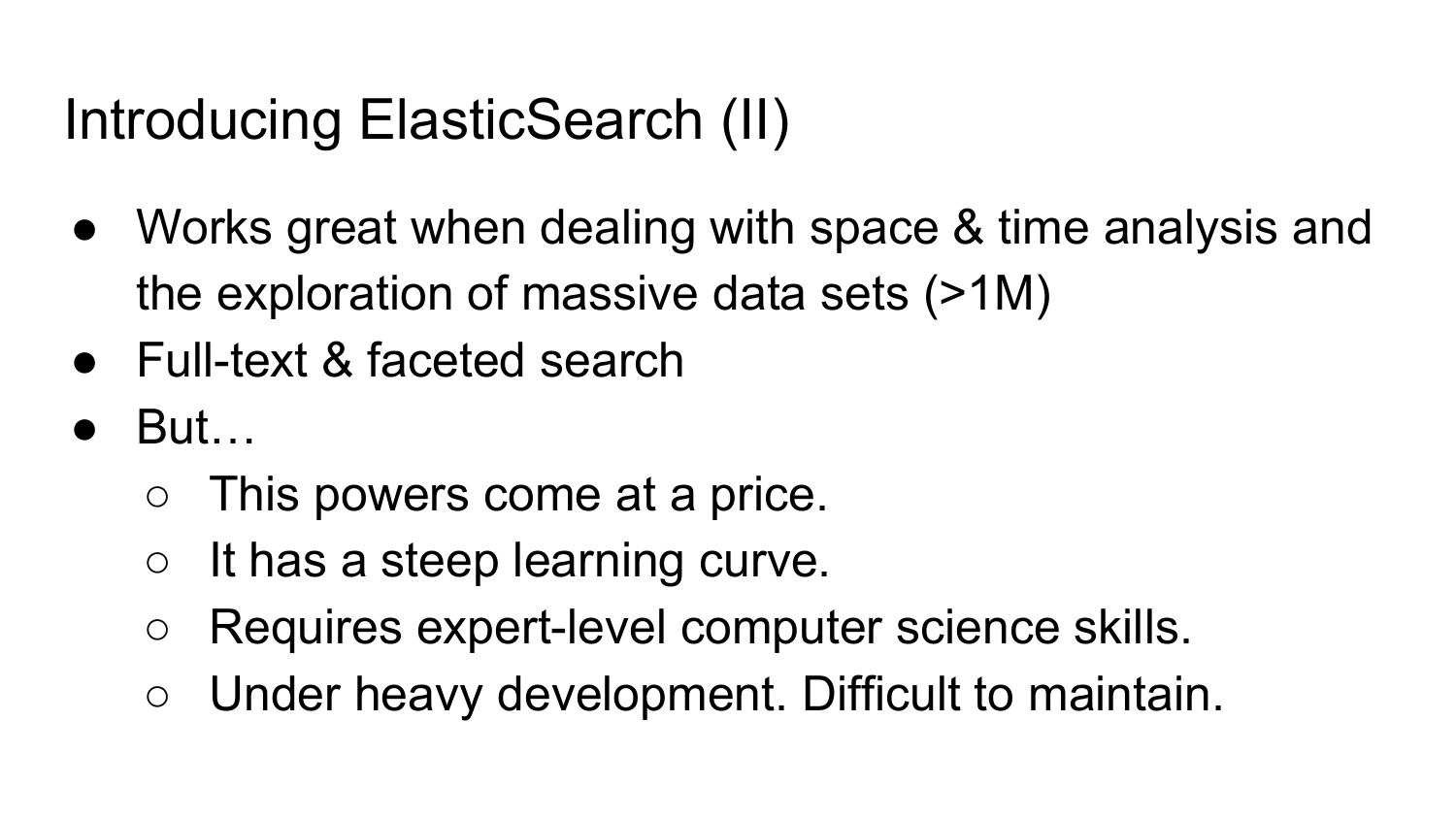#### Introducing Kibana

- Kibana is an open source data visualization plugin for [ElasticSearch](https://en.wikipedia.org/wiki/Elasticsearch).
- Easy to use: Only requires general digital literacy.
- Entry-point to big data visualizations.
- No programming experience required.
- Despite employing simple visualizations it is good enough for novel users to learn the standard visual language.
- Offer ready-to-use web interface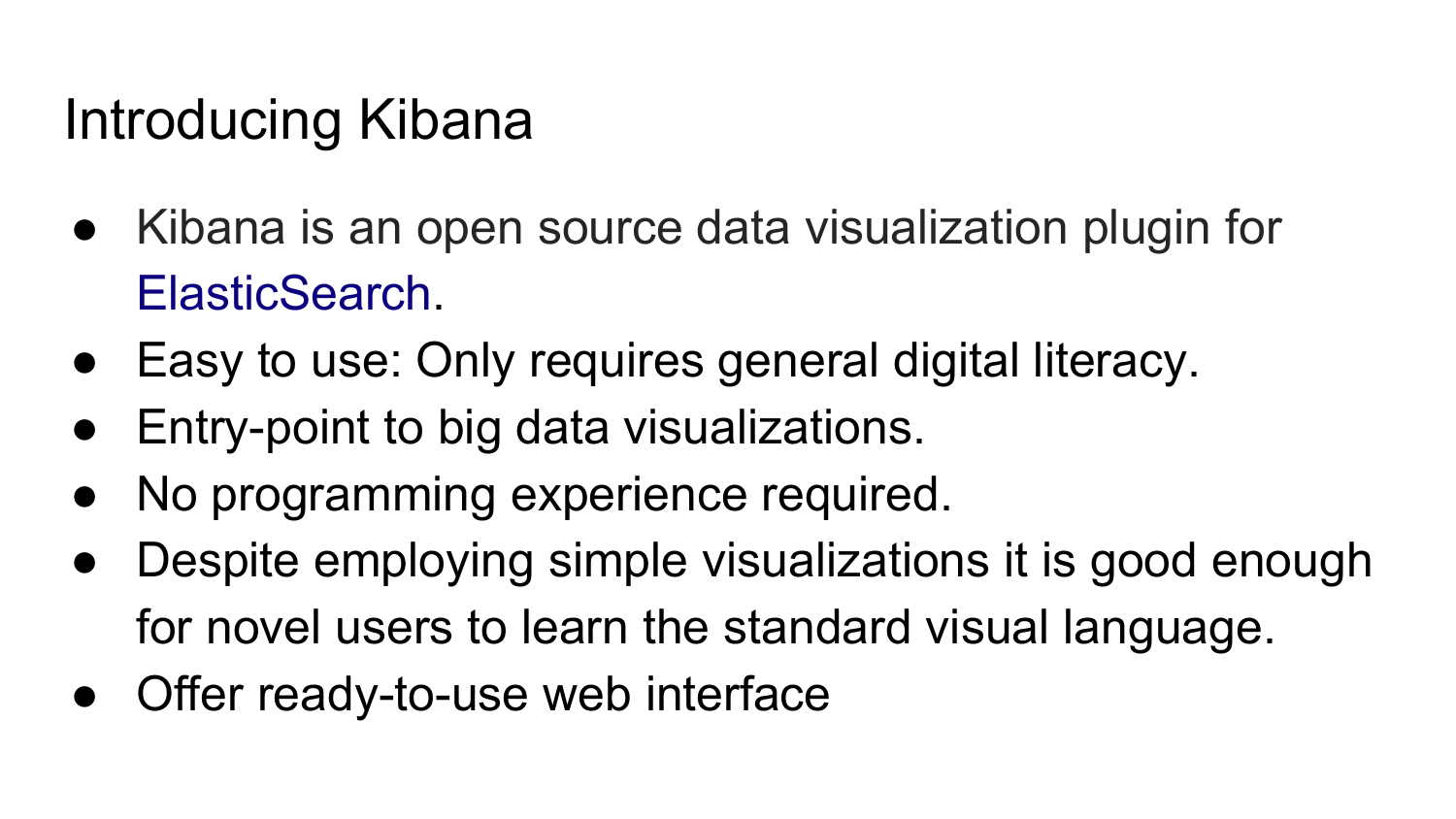### 2. Data import stage

- XML is the most common data format standard employed in linguistics.
	- Other data formats can (and should be!) supported, specially if we want to connect the data with other sources.
- Data & citizen scientists and computational linguists should get involved at this stage.
- **Data model** holds expert knowledge on the topic and it is key to achieve the goals of the research.
- Feature extraction: (i.e: time & space)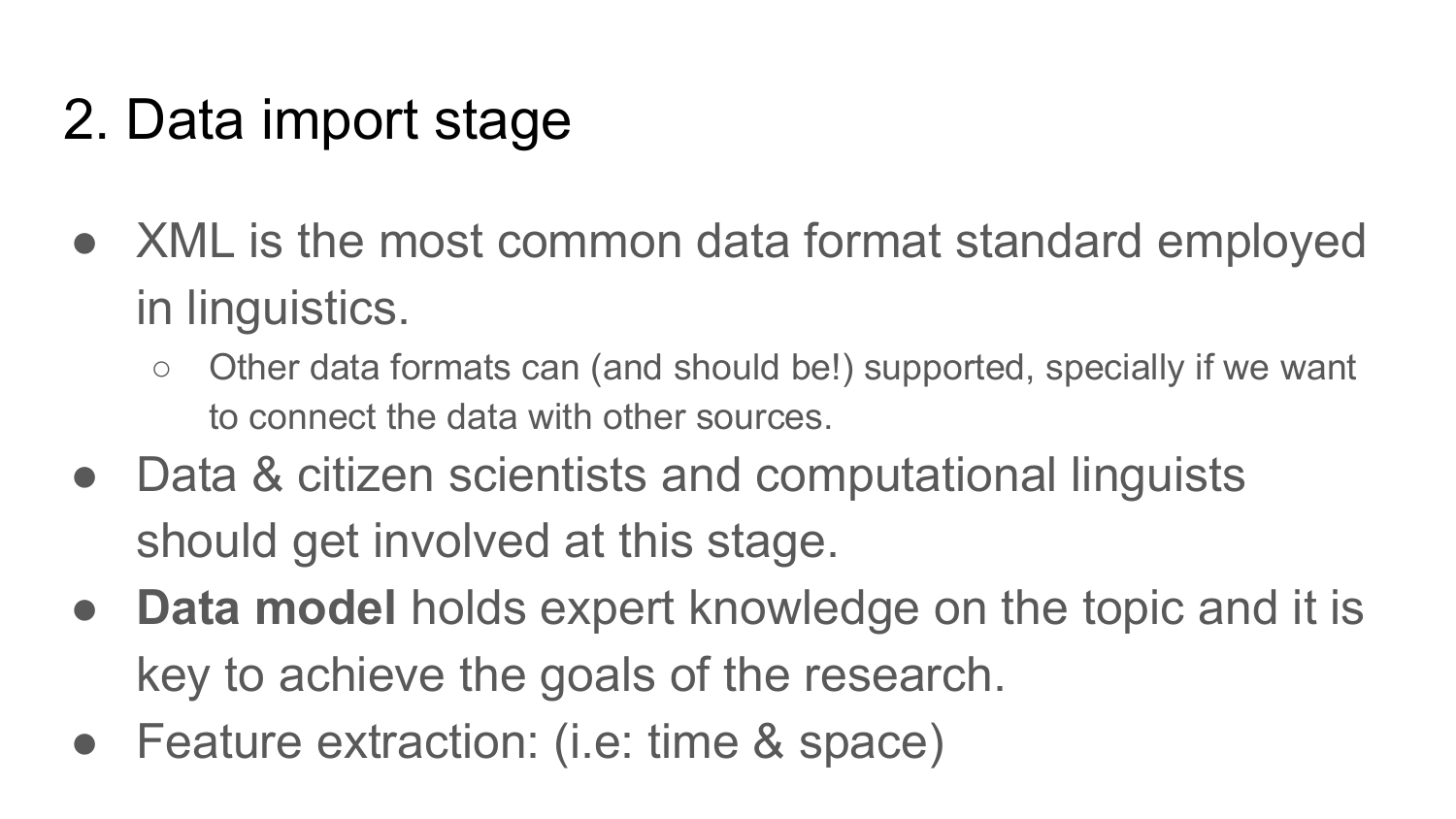### 2. Data import stage: Enriching and connecting (II)

- Cross data with other sources:
- RDF and Open-linked data:
	- Europeana
	- Geonames -> Historical disambiguation
	- WordNet
	- Services from other institutes? -> Multilinguality
- Citizen science approaches:
	- social networks
- Related corpora
	- Other historical dictionaries/sources, books, etc.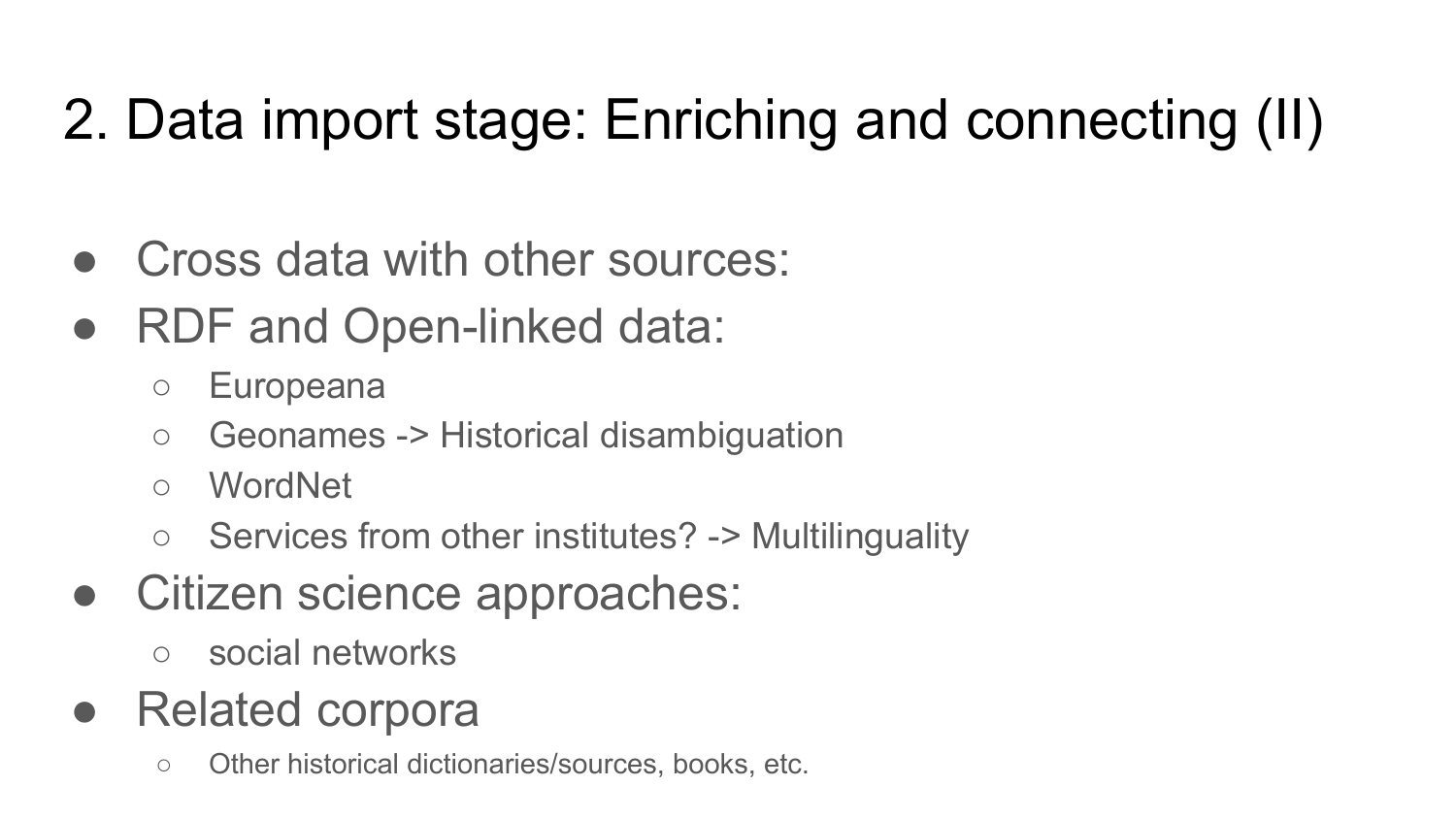

#### dbo@ema dataset Historical geocoding data

**Time** 

#### "wordType": "adjective", "mainLemma": "ôrecht", "leftLemma": "flosch", "ortName": "Weibern OO", "startYear": "1913". "endYear": "1967",  $\blacktriangledown$  "qisOrt": { "lat": 48.185371221064. "lon": 13.703274111539 ን, "qisGemeinde": { "type": "polygon","  $\blacktriangledown$  "tustep": { "A": "HK 634, 06340727.kro^#6", "NL": "(flolsch)ôrecht:2", "QU": "Weibern OÖ Roi.", **Space** "QDB": "{5.2b46} mHausrv.: Hausr "LT1": "fl-oš,e,orAd", Other features "BD/LT1": "mit abstehenden Ohren' "BILDDAT": "x", "recordNumber": "3234", "fileName": "/Users/alexb/Documer "orig": " \*A\* HK 634, o6340727.krc Slg./FbB.ROITINGER (19xx) [Slg."I \*BILDDAT\* x "

#### XML



 $ort = ort.replace(\sqrt{A-za-z}$ ]+/i HEURISTIC RULES + SUPERVISED PROCESS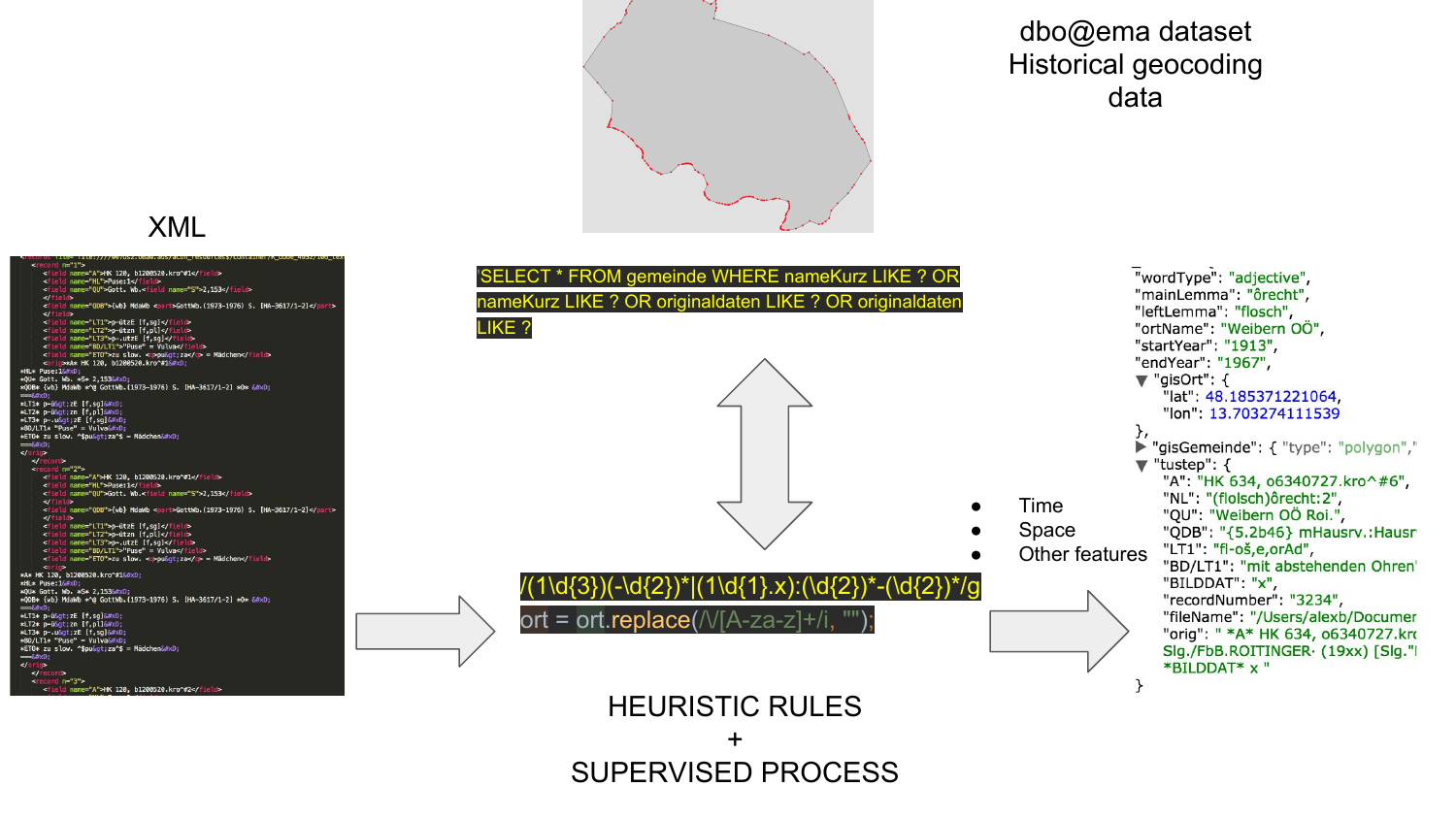#### 2. Data analysis stage (I)

- 1. Identify hidden relationships in the data.
- 2. Run queries against computed fields.
- 3. Count occurrences, run statistical analyses, study distribution of query results.
- 4. Project data in one or more dimensions.
- 5. Aggregate / cluster data according to your research needs.
- 6. Repeat until done.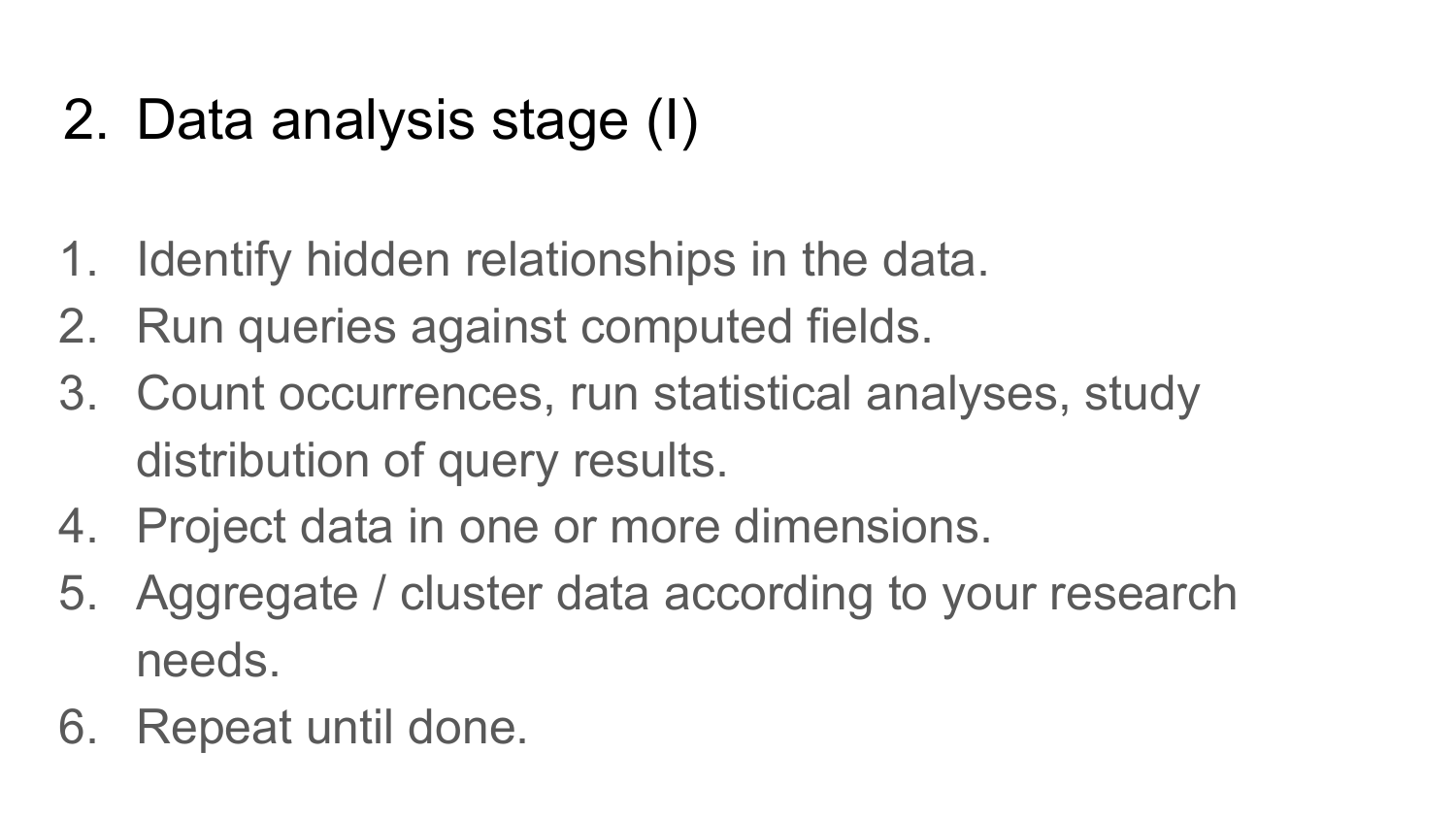#### 2. Data analysis stage (II): Aggregations

- 1. Visualizations are built on top of them.
- 2. An aggregation is a slice of data based on a particular setting of one of its dimensions for a certain query.
- 3. Very flexible: They can be nested so we have close to infinite possible combinations to build a visualization that serves our purpose.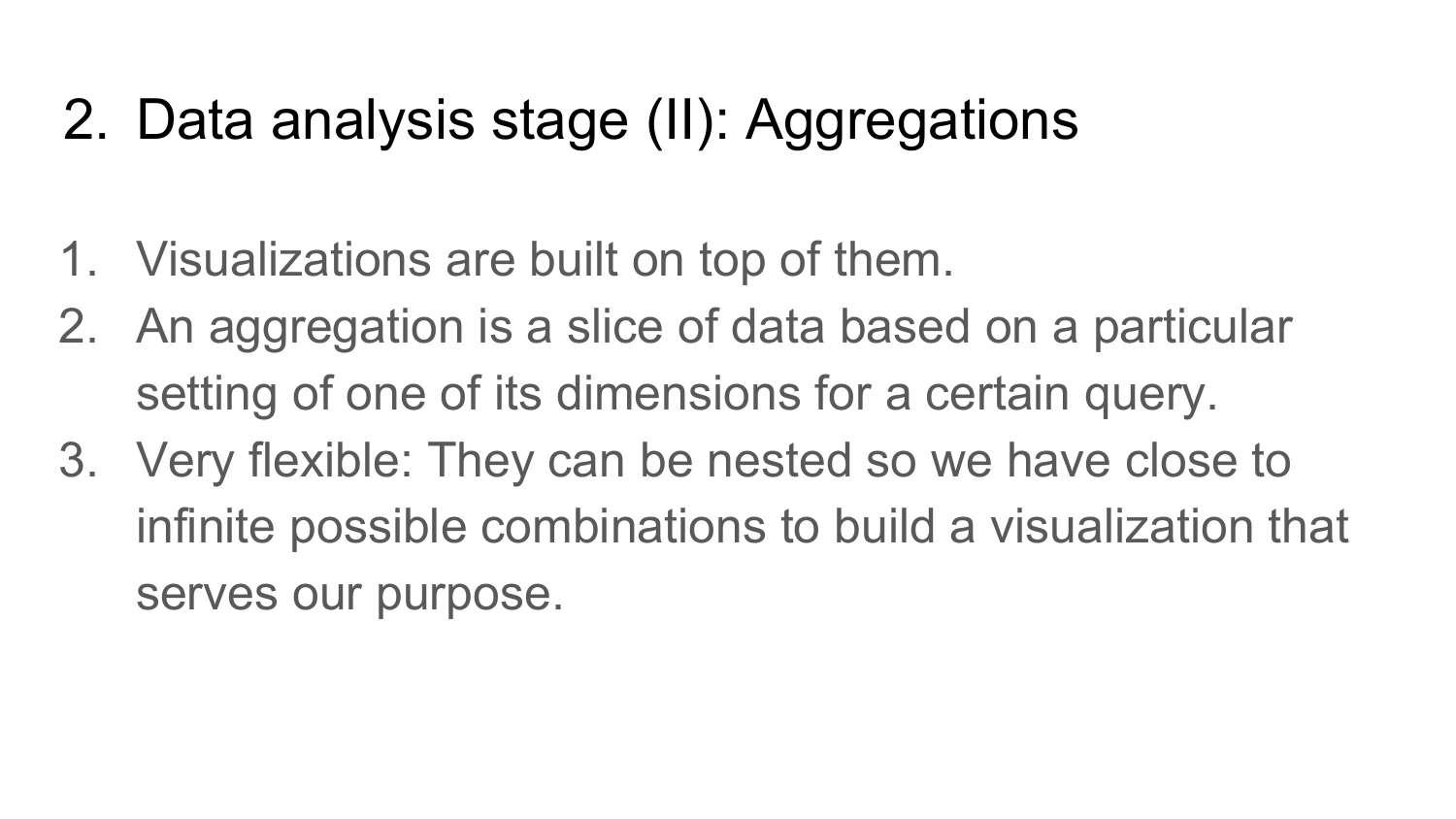## Here comes a small demo.